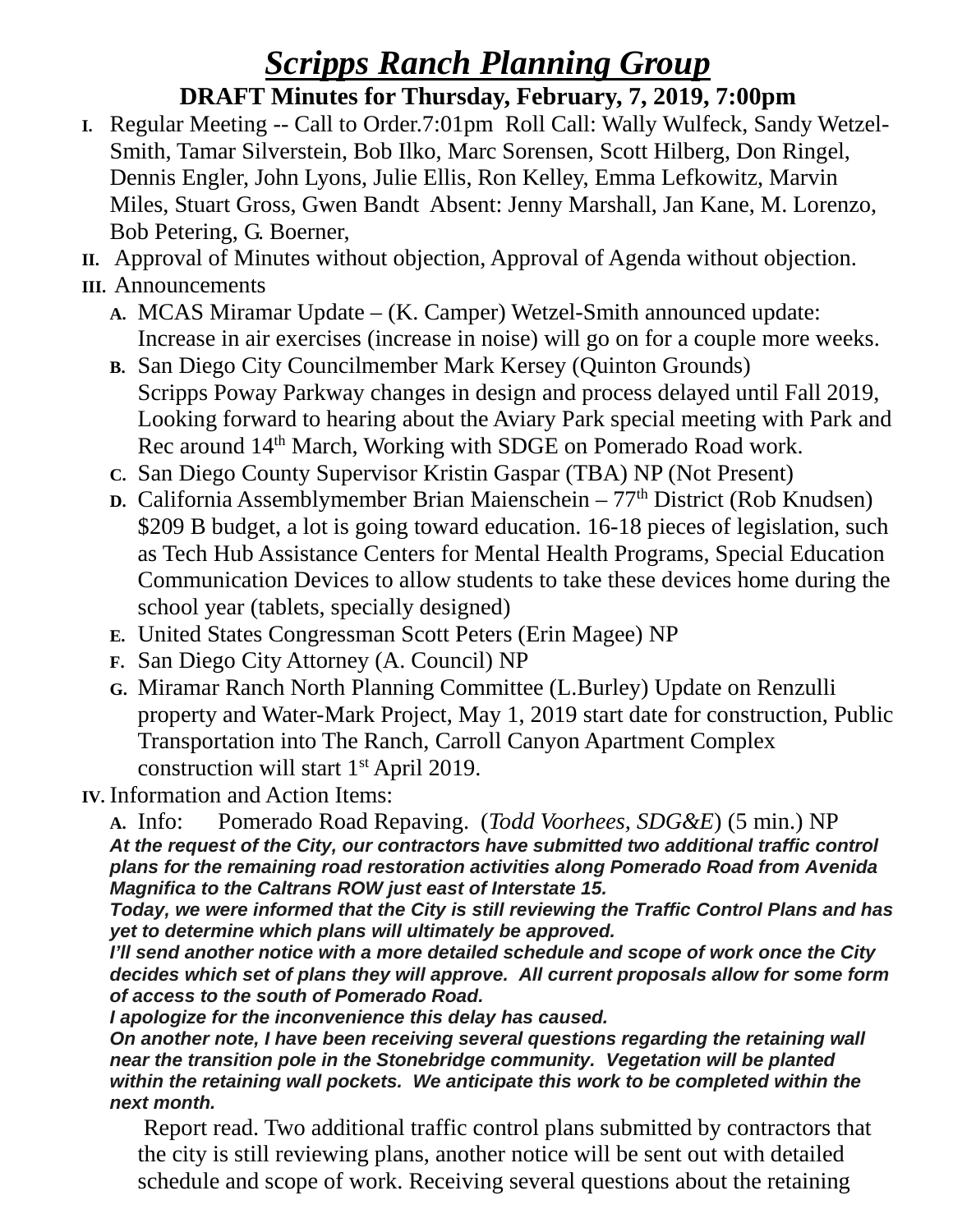wall in the Stonebridge Community. Reviewing options and traffic impact: One lane versus shutting down the entire Pomerado Road, 6AM-6PM over a weekend of Friday, Saturday and Sunday. Can't have rain and paving plant must be open so it can't happen on a holiday. Motion/2nd: Lefkowitz/Ilko: Sent letter to city to recommend weekend shut down of Pomerado Road for repaving, Vote: **Unanimous 15-0-0 PASS**

**B.** Action: The Phair Company Redevelopment of Renzulli estate. (*J. Phair*) (15 min) The Phair company is proposing to build approximately 100 homes on the 57 acre Renzulli property. These would be homes for:

First-time Buyer – 2,100 sq.ft. with 4 bedrooms and 3 baths priced from \$800,000 to \$850,000. Move-up Buyer – 2,475 sq.ft with 5 bedrooms and 4 baths priced from \$900,000 to \$999,000. This model is ideal for the buyer living in Scripps Ranch now in a condo or duplex, who wants to move-up to a single-family home and stay close their job. Multi-Generational Homes – 2,875 sq.ft. with 6 bedrooms and 5 baths, including a second master bedroom downstairs for a grandparent or rebounding "boomerang" adult child or grandchildren. Priced at \$1 milion+.

A Community Plan Amendment would be required for this project. Clarification of the two acres is required, clarification for creating a park inside Wet Land Areas, Connection from Pomerado Spring Canyon to Cypress Canyon Road to Scripps Poway Parkway clarification on map, requires a map with the current and proposed street connections, Adhoc Subcommittee with MRNPC +SRPG, Gwen, Marv, Bob, Stuart, Sandy, Dennis, Ron plus Rec Council Marc Sorensen. Meetings will be called when information is collected for review with committees.

- **C.** Action: Proposed Hendrix Pond / Aviary Park Development. (*M. Sorensen, Scripps Ranch Rec. Council*) (15 min) *This was heard on an info item at planning group meeting on March 2 2017. No action was taken.* Meeting proposed on 14th March 2019 of Park & Rec Council to discuss this issue, 7pm at the SR Library. Review of synopsis of what happened over time with Hendrix Pond. Resource based park improvements discussions, gathering community input and review options. Clarification of designation: Open Space, Resource Based, Park, MAD. During drought years it's very expensive to fill the pond (drinking water goes into it). More projects in Scripps Ranch the more funding available to address projects in Scripps Ranch. The city wants to use all of the reclaimed water for the new Pure Water Project. The MAD is maxed out since the fee has not been raised in a while. We're going to need to raise it via votes of property owners and we will have to pay for the election to a tune of \$80K, with a risk of the fee increase may not be approved. The city planning consultant job is to determine what can and can't be done or built according to the regulations of the city.
- **D.** Action: Divergent Diamond Interchange concept at Pomerado/Miramar Bridge. Miramar Reservoir Parking Update. (*Bob Ilko*) (5 min) the goal is to have traffic more fluid, allows more traffic to flow, project ongoing in the south bay, idea of this project wouldn't work due to the angles of the current bridge, traffic lights would be set longer to get more cars through, this issue is no longer